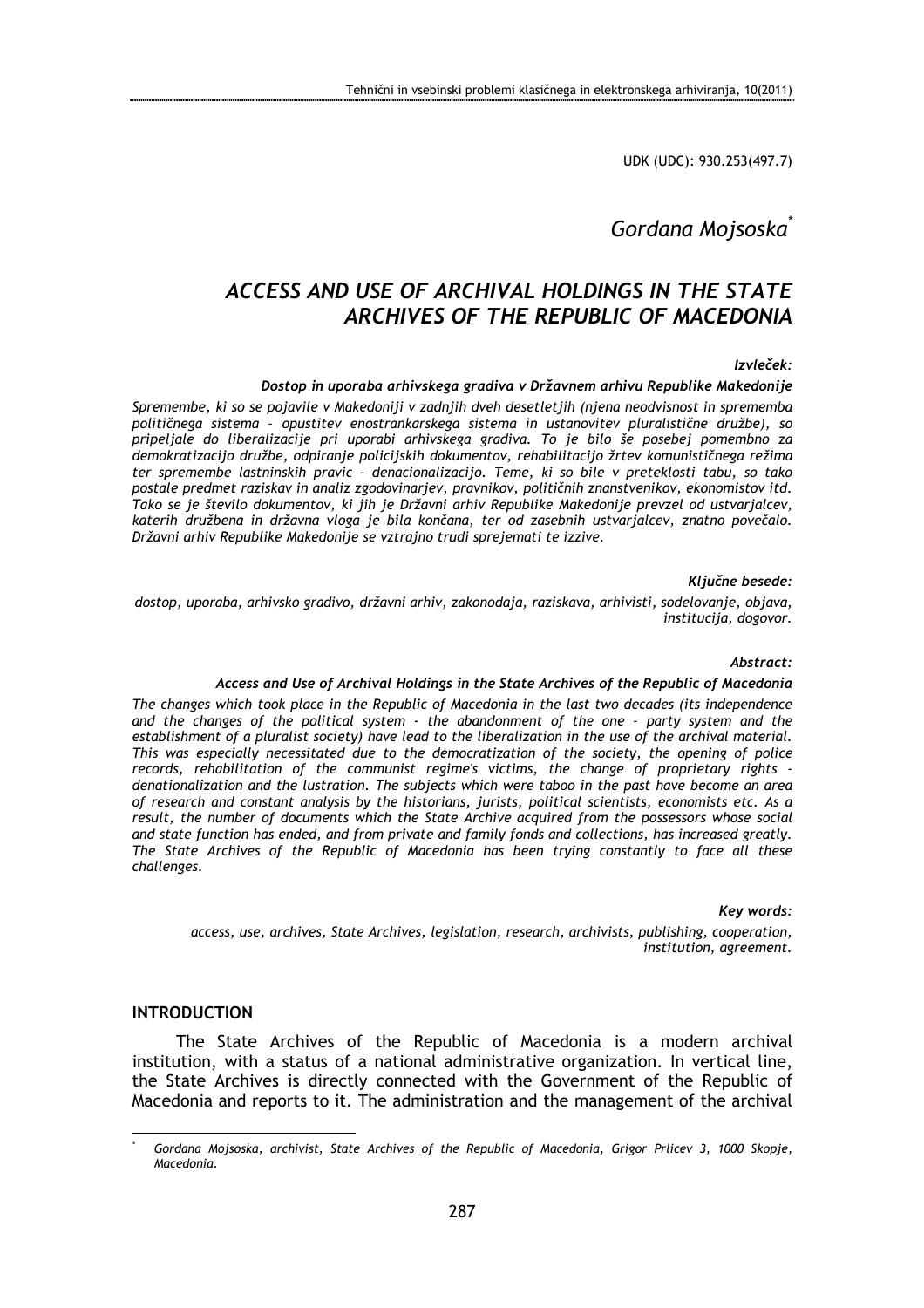service are focused within the central part of the State Archives, also acting as Archives Administration (Directorate) for nine regional Departments which hold competence for given territorial areas. The archival service is organized and functions in compliance with the uniformed norms and rules based on the Law on Archival Records of 1990 (amended and supplemented in 1995). The State Archives of the Republic of Macedonia is a modern archival institution, performing inspection and professional supervision over the work of the owners of archival records on expert and scientific basis, from where it acquires, protects, processes, disseminates and makes such records available for use. The State Archives, with its modern organization and program orientation is in line with the contemporary social requirements and scientific achievements, as well as with the numerous demands of the institutions of the Republic of Macedonia and its citizens. In fact, the State Archives of the Republic of Macedonia is a treasury of collective memory and national values of the Macedonian people and other peoples and ethnic groups living in Macedonia, as they are bound with common past and present.

One of the main priorities of the State Archives is to make the archival records available for use to researchers, owners of archival records, the citizens of the Republic of Macedonia and to foreign citizens. The projected assumptions and criteria which come from the law regulations, the structure of the archival service and the professional readiness of the archivists, have all been created for a successful realization of this task. The central or the administrative section of the Archives organizes and carries out the research of the archival records in the country and abroad and has built a unique policy for use and publishing of the records. All the sectors and departments within the Archives have been engaged for a successful realization of this task, but the Sector for research, use, publishing of archival records, international cooperation and automatic data processing within the State Archives of the Republic of Macedonia has played the most important role in ensuring the accessibility and use of archival records.

## LAW REGULATIONS IN FUNCTION OF THE ACCESS AND USE OF ARCHIVAL RECORDS

The current normative regulations and rules which refer to the access and use of archival records have been based on the Law on Archival Records from 1990<sup>1</sup> and the Amendments of the Law on Archival Records from 1995. $^2$  The Rulebooks and Decrees on the access and use of archival records, which have been issued after the above mentioned Laws were enacted, provide the procedures and rules for the use of the archival records. One of them is the Rulebook on the general and special requirements for the use of archival records at the State Archives of the Republic of Macedonia from 1995. $3$  According to the Rulebook the general terms for the archival records transferring and their making available for use have been changed at 20 years after creation. By this, the Republic of Macedonia has joined the group of more liberal countries.

Everyone is allowed to access archival documents, to the extent secrecy rules and physical conditions allow. Foreign users have equal rights as Macedonian citizens. Restrictions of access are made mostly to protect national security and privacy of

 $\overline{a}$ 

<sup>1</sup> The Official Gazette of the Republic of Macedonia, No. 36/1990.

<sup>2</sup> The Official Gazette of the Republic of Macedonia, No. 36/1995.

<sup>3</sup> Rulebook on the general and special requirements for the use of the archival records at the State Archives of the Republic of Macedonia ( No. 1-488/1) from 1995.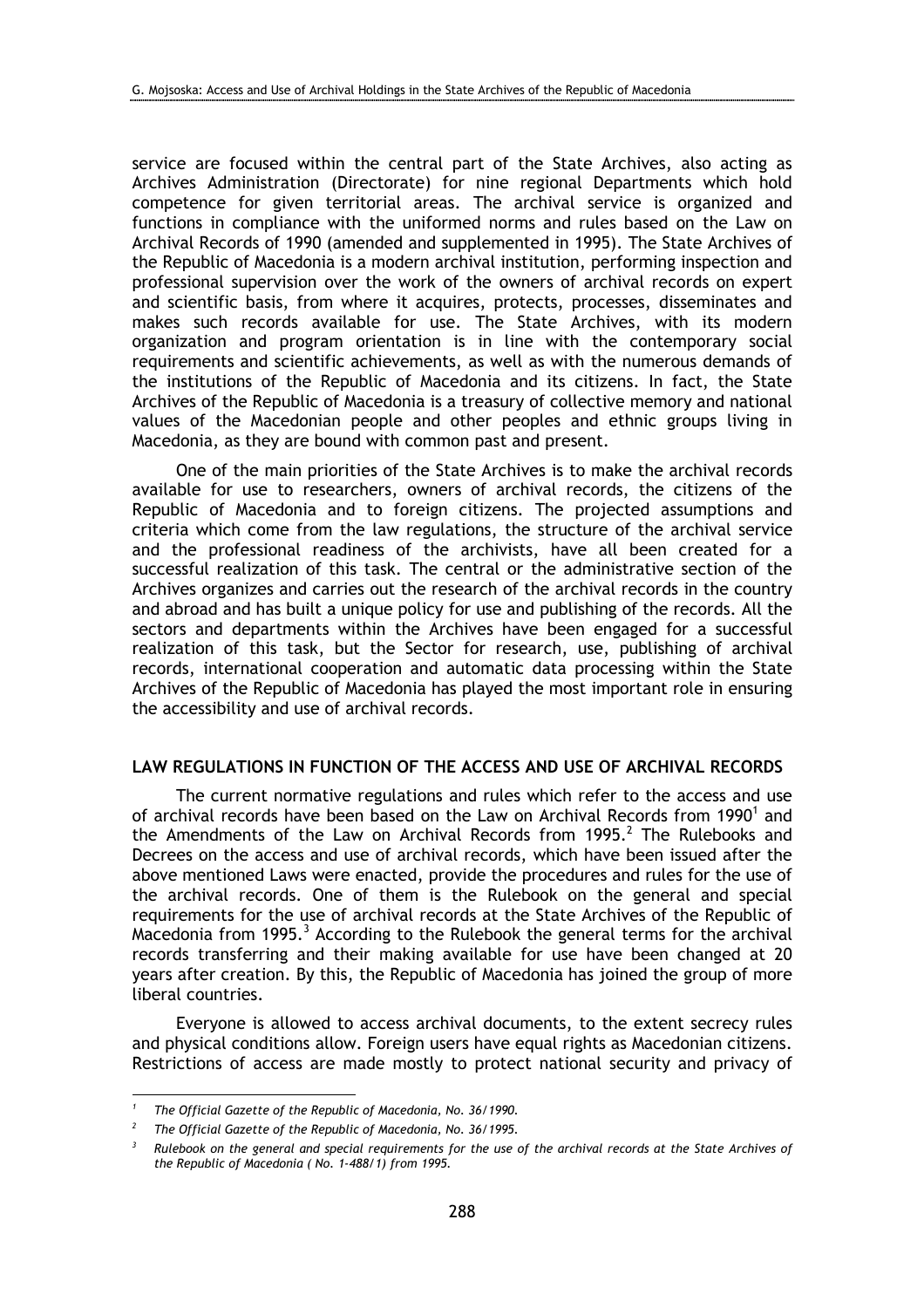individuals. The reasons for denial of access to documents may be the following: it will cause damage to national interests; it will cause damage to private interests of citizens; other infringements of the national legislation will follow.

The archival records can be used, if the archival fonds of interest for the users are in archival proper classified or processed condition. In principle, copies of the records are used (Xerox copies or microfilms). In all of its buildings, the State Archives has special premises - reading rooms intended for archival records use.

The use of archival records is initiated through Application for use. The research and the selection of documents are conducted by means of finding aids. A file with appropriate documentation is established on each user of archival records.

There are about 12.000 editions in the Library of the State Archives, out of which 881 are rare books.

Based on the law, in the period 1996–2005 several Decrees and Guidelines have been issued regulating the issues of the conditions, accessibility and use of archival records: Decree on the criteria for extended terms for the use of archival records<sup>4</sup> and Guidelines for the way and procedure of marking the documents with extended terms of use. $5$ 

Foreign researchers can conduct their research at the State Archives under the conditions regulated by the Law on Archival Work, the international agreements and a special Rulebook.<sup>6</sup> Foreign citizens may conduct their research at the Archives if they are invited by the Archives, on the suggestion of the State Organs of the Republic of Macedonia or upon their request for which they need consent from the State Archives.

One of the main characteristics of the Archival Legislation of the Republic of Macedonia, which enables a high level of accessibility and use of archival records, is that it is a completed legal system.<sup>7</sup>

## RESEARCH ACTIVITY, USE OF ARCHIVAL RECORDS AND PUBLISHING ACTIVITY

The quantity of the archival records in the State Archives of the Republic of Macedonia increased due to the extraordinary conditions after the abandonment of the one-party system, the disintegration of the Yugoslav Federation and the acquisition of national independence of the Republic of Macedonia. A great quantity of archival material was transferred to the State Archives after the abrogation of the League of Communists of Macedonia and other social and political organizations related to the one-party system. $8$  The interest for the archival records of these owners has been great. The establishment of pluralism and democratization of the society have reflected on the accessibility and use of archival records, and on the

 $\overline{a}$ 

<sup>4</sup> The Official Gazette of the Republic of Macedonia, No. 3/1996; Saso Jankulovski, Normativno-pravnoto utvrduvanje na kriteriumite za podolgi rokovi na koristenje na arhivskata gragja, Zbornik: Aktuelnite zadaci na arhivite vo vremeto na tranzicijata, Megjunarodna trkalezna masa, Ohrid 10-12 juni, 1996, str. 205-208.

<sup>5</sup> The Official Gazette of the Republic of Macedonia, No. 59/1998.

<sup>6</sup> Pravilnik za prestoj na stranci vo Arhivot na Makedonija od 1995 godina.

<sup>7</sup> Drzaven arhiv na Republika Makedonija 1951-2006, Avtor na tekstot, izbor na dokumenti i redakcija dr. Ivan Aleksov, Drzaven Arhiv na Republika Makedonija, Skopje 2006, str. 28.

<sup>8</sup> Mr. Snezana Spirkovska, Arhivskata gragja na Komunistickata partija na Makedonija/Sojuzot na komunistite na Makedonija po transformacijata na politickiot sistem vo Republika Makedonija, Zbornik: Aktuelnite zadaci na arhivite vo vremeto na tranzicijata, Megjunarodna trkalezna masa, Ohrid 10-12 juni, 1996, str. 218-219.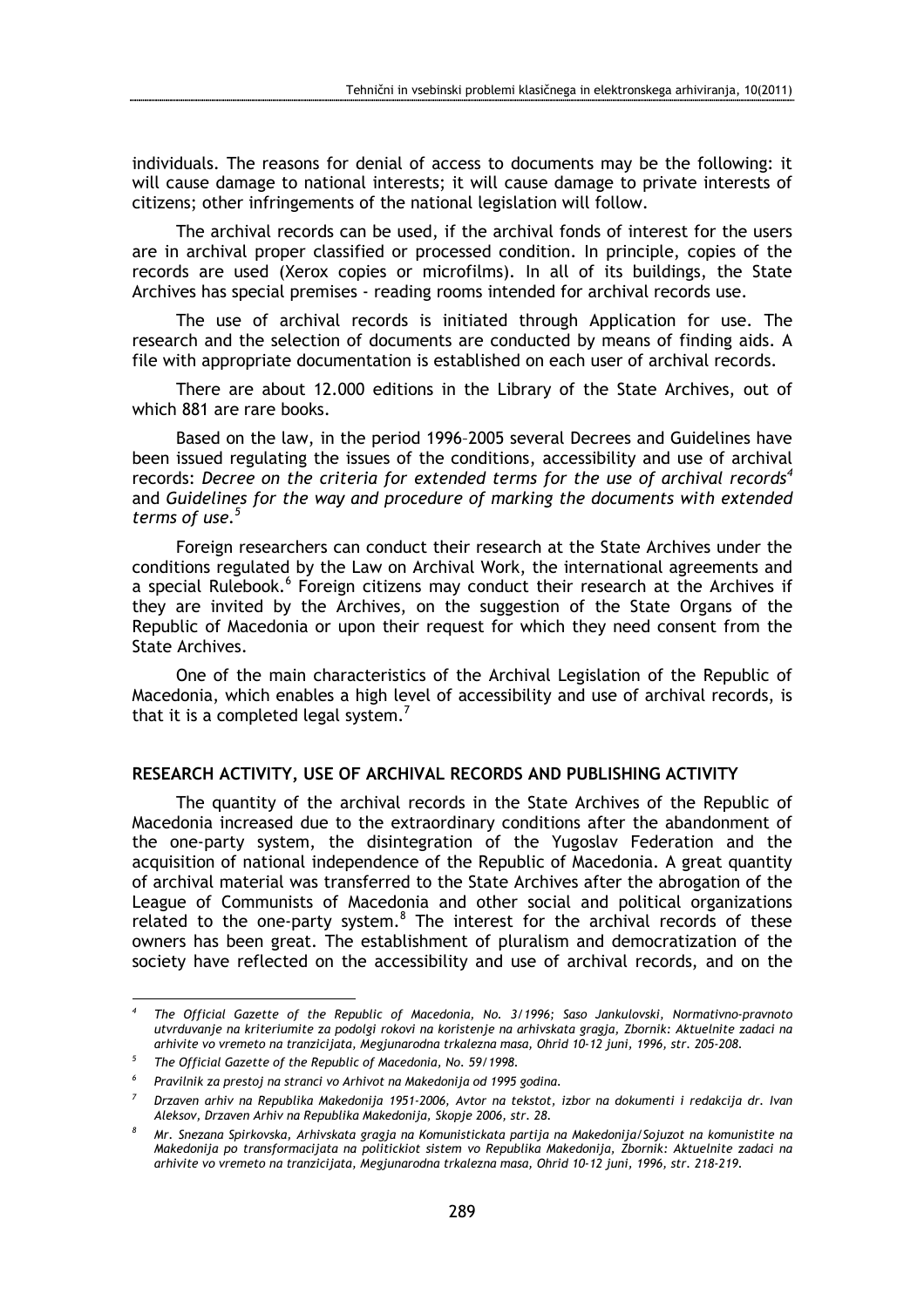clarification of certain subjects, processes, events and people, which was not the case during the one-party system. This has lead to a more comprehensive scientific research of the Macedonian national and political program during the National Liberation and Antifascist struggle in the World War II.

The State Archives has acquired over 14.500 police records from the Prison Idrizovo and the Ministry of Internal Affairs. There are special regulations and restrictions for their access and use, because of their content and personal data. Whether the content of these records can be used as an objective historical source is a question which the critique of sources deals with, as a methodological procedure in the historical science.<sup>9</sup>

After the enactment of the Law on Denationalization and the Law regulations which refer to the transformation of the social capital, the interest for the use of archival records has increased considerably. The interest for the technical documentation has also increased. The archival fonds such as: Geologic Institute of the Republic of Macedonia; Agency for transformation of the companies with social capital of the Republic of Macedonia; Geodesic Institute - cadastre have been processed and made available for use for the citizens of the Republic of Macedonia.

The accessibility and use of archival records depends on the fast and accurate information which are necessary for the researcher. In this context, the Archives have built its own, unique information system. The reorganization of the State Archives in line with the changes induced by electronic facilities and digitalization of the archival heritage is in progress.

The State Archives has an extensive publishing production of issues and collections of documents that are important for the history of the Macedonian people and Macedonia. The Archives have published collections of documents (series), and monographs prepared on the basis of archival records kept both in the Archives and in foreign archives, brought in a form of copies resulting from the completed researches. The goal of publishing the documents on the history of Macedonia is to make them accessible to general public and to preserve them by avoiding the use of original documents.

The State Archives initiated the activity of publishing documents in 1963. Prominent series include Turkish, Serbian, British, French, Italian, Austrian and German documents related to the history of the Macedonian people, as well as the series of documents on the state and legal evolution of Macedonia.

As of 1964, the State Archives issued its "Bulletin of Historical Archives of SRM", and in the period 1972-1991, the magazine "Macedonian Archivist" was published (19 editions). In the period between 1993 and 1996, the internal Archives Newsletter "Informator" was published, restored again in 2005.

# INTERNATIONAL COOPERATION AND ARCHIVAL RESEARCH

 $\overline{a}$ 

The independence of the Republic of Macedonia in 1991 and its recognition as a full member of the international community posed the necessity before the State Archives of the Republic of Macedonia to apply for membership in international archival organizations and to establish cooperation with national archives of other

<sup>9</sup> Prof. dr. Darinka Petreska, prof. dr. Violeta Ackoska, Osoznavanje na istorijata, Univerzitet Sv. Kiril i Metodij, Filozofski fakultet, Skopje 2007, str. 184.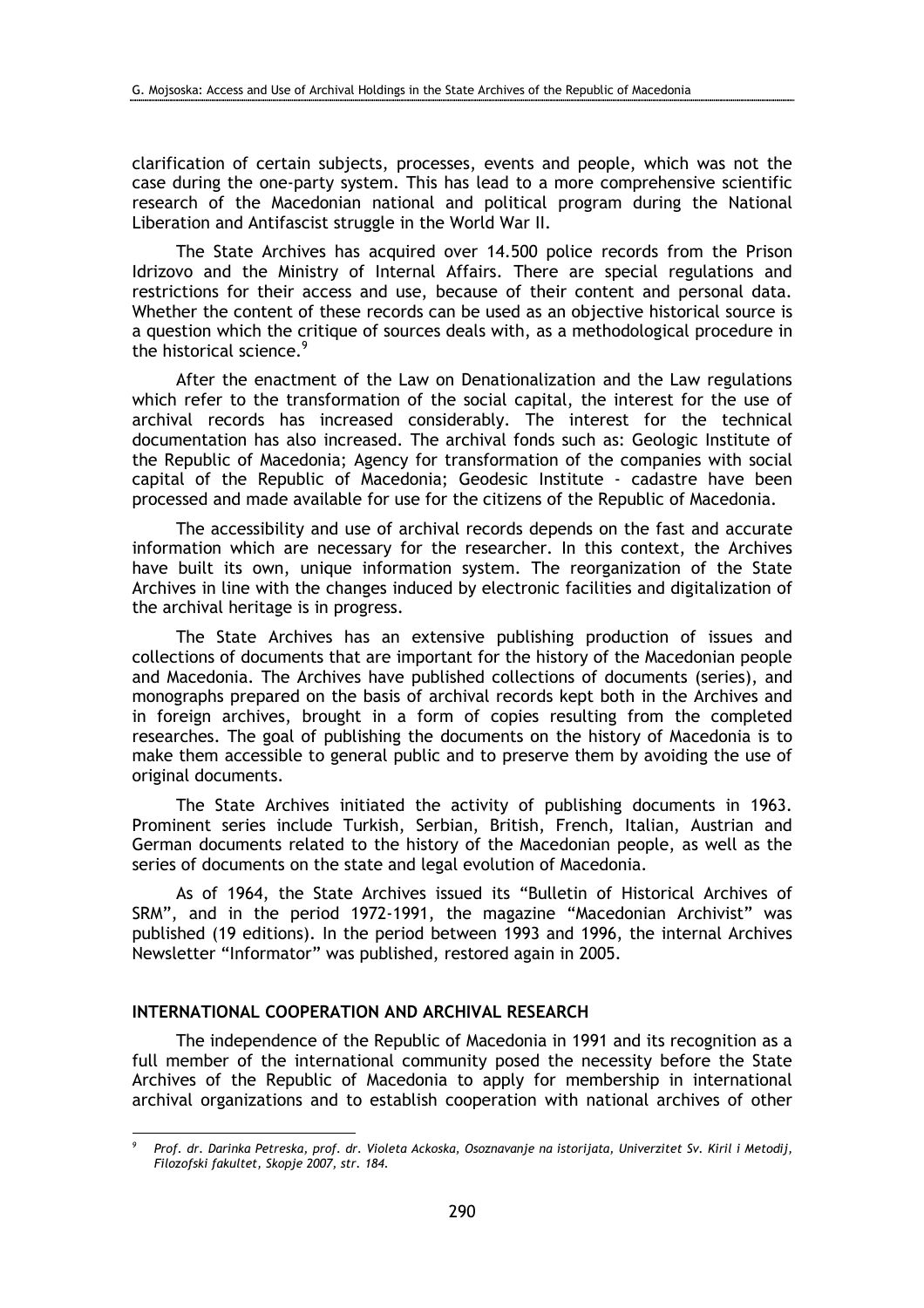states. In this context, new forms of effective cooperation were initiated in relation to foreign archives, such as: mutual archival research and publishing activities, exchange of exhibitions of documents etc.

In 1992, in Montreal, Canada, the State Archives of the republic of Macedonia became a full member of the International Council on Archives - ICA. Since then, interactive cooperation between the two institutions has been established and maintained.<sup>10</sup>

For the purpose of supplementing archival fonds in the State Archives of the Republic of Macedonia, research activities have been carried out in order to identify, record and copy the documents of relevance for the Macedonian people and Macedonia, which are private property of owners in the Republic of Macedonia or kept in the foreign archives.

The research in the country is performed through involvement of the archivists from the State Archives. In relation to owners, correspondence and personal contacts are maintained, and conditions under which the archival records may be transferred to the State Archives are negotiated.

Particular attention is paid to the conclusion of bilateral agreements for cooperation with the respective archival services in countries demonstrating their interest in mutual research. So far, the State Archives of the Republic of Macedonia has concluded such agreements with the archival administrations and directorates of more than 20 countries: Bulgaria, Turkey, Serbia, France, United Kingdom, Austria, Italy, Russian Federation, Albania, Poland, Sweden, Hungary, Romania, Slovenia, Croatia, Bosnia and Herzegovina and Kosovo, as well as with several specialized archives in USA and Russia.<sup>11</sup> In 2010, the State Archives of the Republic of Macedonia concluded a Cooperation Contract with the United States Holocaust Memorial Museum.

The interest for research and transfer of archival material from Macedonian emigrants and their organizations, societies and other associations in the European countries, the USA and Australia has also increased.<sup>12</sup>

As a result of the enthusiasm and the efforts of the current Director of the State Archives of the Republic of Macedonia dr. Zoran Todorovski, a number of editions have been published in the last few years: Macedonian Refugees in Poland 1948–1975, Vol. I and II, the State Archives of the Republic of Macedonia and the General Directorate of the State Archives of the Republic of Poland, Skopje 2008; Czechoslovakian Diplomatic Documents about Macedonia, 1919–1933, vol. 1, 1933– 1939, Vol. 2, 1939–1975, Vol. 3, 1976–1989, Vol. 4, the State Archives of the Republic of Macedonia, edited by dr. Novica Veljanovski and dr. Jan Rihlik, Skopje, 2006–2007–2008–2010; K.P. Misirkov, Diary 05. 07–30. 07. 1913, edited by: dr. Zoran Todorovski and Coco Biljarski, the State Archives of the Republic of Macedonia and the State Agency "Archives" of the Republic of Bulgaria, Sofia, Skopje 2008; These joint editions of the State Archives of the Republic of Macedonia and the archival institutions of other countries are in favor of making the archival material containing testimonies about the history of these counties or about certain events and people

 $\overline{a}$ 

 $10$  Violeta Gerasimova, Arhivot na Makedonija i negovata megjunarodna sorabotka, Zbornik: Aktuelnite zadaci na arhivite vo vremeto na tranzicijata, Megjunarodna trkalezna masa, Ohrid 10-12 juni, 1996.

<sup>11</sup> Drzaven arhiv na Republika Makedonija 1951–2006, str. 41.

 $12$  Drzaven arhiv na Republika Makedonija, Fond Makedonska patriotska organizacija - MPO (neobraboten fond).